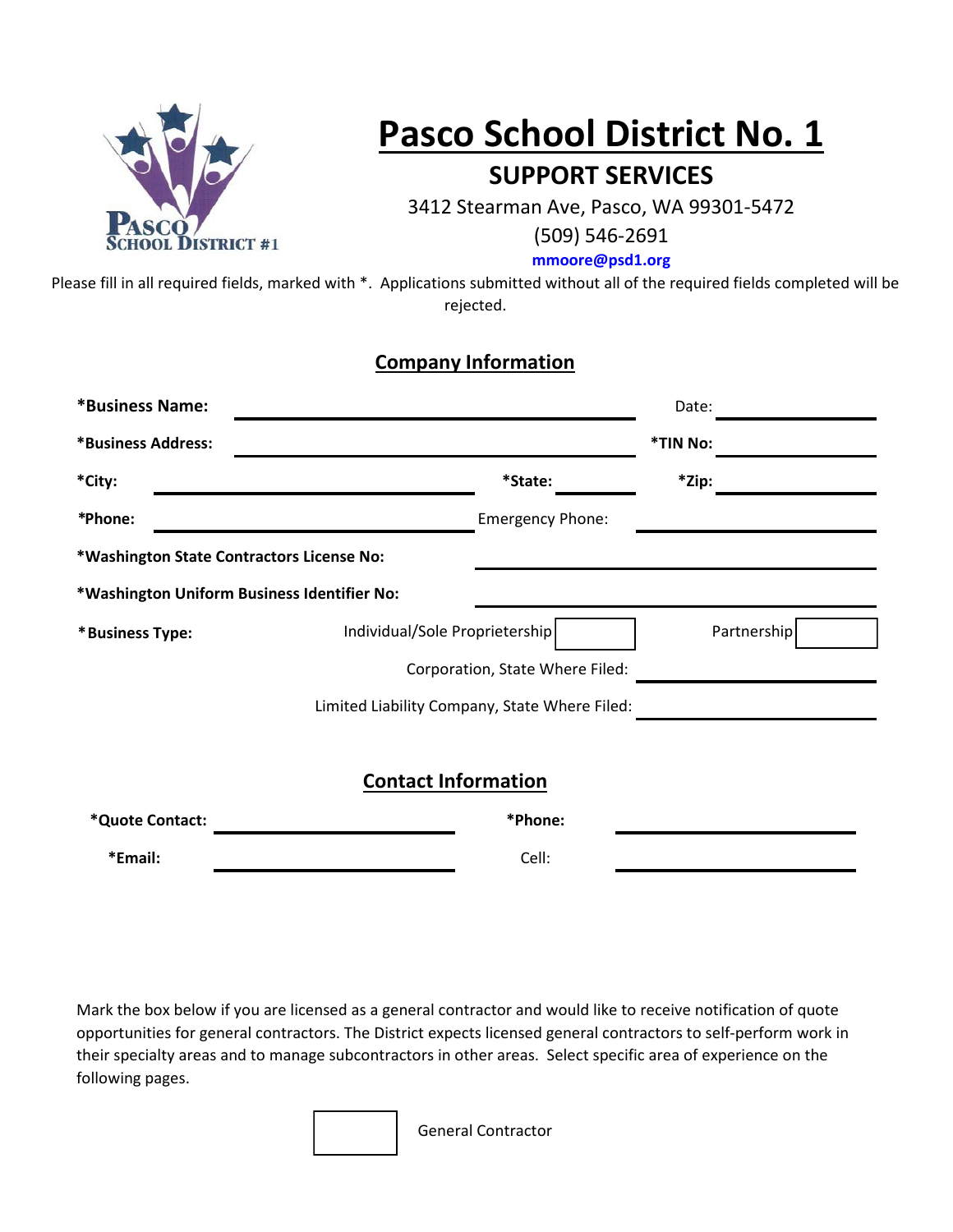## **Construction divisions/specialties**

### **\*\* Select up to five specialties from the list below \*\***

| <b>CONSTRUCTION AIDS</b>                      |                                                               |
|-----------------------------------------------|---------------------------------------------------------------|
| <b>CONSTRUCTION AIDS, Temporary Elevators</b> |                                                               |
| <b>CONSTRUCTION AIDS, Temporary Hoists</b>    |                                                               |
| <b>CONSTRUCTION AIDS, Temporary Cranes</b>    |                                                               |
|                                               | <b>CONSTRUCTION AIDS, Temporary Scaffolding and Platforms</b> |
|                                               | <b>CONSTRUCTION AIDS, Temporary Swing Staging</b>             |
| <b>Demolition &amp; Structure Moving</b>      |                                                               |
|                                               | Hazard, Materials Abatement/Remediation/Handling              |
| <b>CONCRETE</b>                               |                                                               |
| CONCRETE, Concrete Reinforcing                |                                                               |
| CONCRETE, Cast-in-place Concrete              |                                                               |
| CONCRETE, Concrete Cutting                    |                                                               |
| <b>MASONRY</b>                                |                                                               |
| <b>METALS</b>                                 |                                                               |
| METALS, Structural Metal Framing/Erection     |                                                               |
| METALS, Metal Fabrication                     |                                                               |
| METALS, Decorative Metal Fabrication          |                                                               |
| <b>WOOD - PLASTIC - COMPOSITES</b>            |                                                               |
|                                               | WOOD - PLASTIC - COMPOSITES, Rough Carpentry                  |
|                                               | WOOD - PLASTIC - COMPOSITES, Finish Carpentry                 |
|                                               | WOOD - PLASTIC - COMPOSITES, Architectural Casework           |
| <b>THERMAL &amp; MOISTURE PROTECTION</b>      |                                                               |
|                                               | THERMAL & MOISTURE PROTECTION, Damp proofing/Water proofing   |
|                                               | THERMAL & MOISTURE PROTECTION, Insulation & Vapor Retardation |
|                                               | THERMAL & MOISTURE PROTECTION, Membrane Roofing THERMAL       |
|                                               | & MOISTURE PROTECTION, Composite Roofing THERMAL &            |
|                                               | MOISTURE PROTECTION, Flashing & Sheet Metal THERMAL &         |
| MOISTURE PROTECTION, Fireproofing             |                                                               |
|                                               | THERMAL & MOISTURE PROTECTION, Joint Sealants                 |
| <b>OPENINGS</b>                               |                                                               |
| <b>OPENINGS, Doors &amp; Frames</b>           |                                                               |
| <b>OPENINGS, Ceiling Doors &amp; Grilles</b>  |                                                               |
| <b>OPENINGS, Folding Doors &amp; Grilles</b>  |                                                               |
| <b>OPENINGS, Sectional Overhead Doors</b>     |                                                               |
|                                               | OPENINGS, Entrances, Storefronts, & Curtain Walls             |
| OPENINGS, Windows                             |                                                               |
| OPENINGS, Skylights                           |                                                               |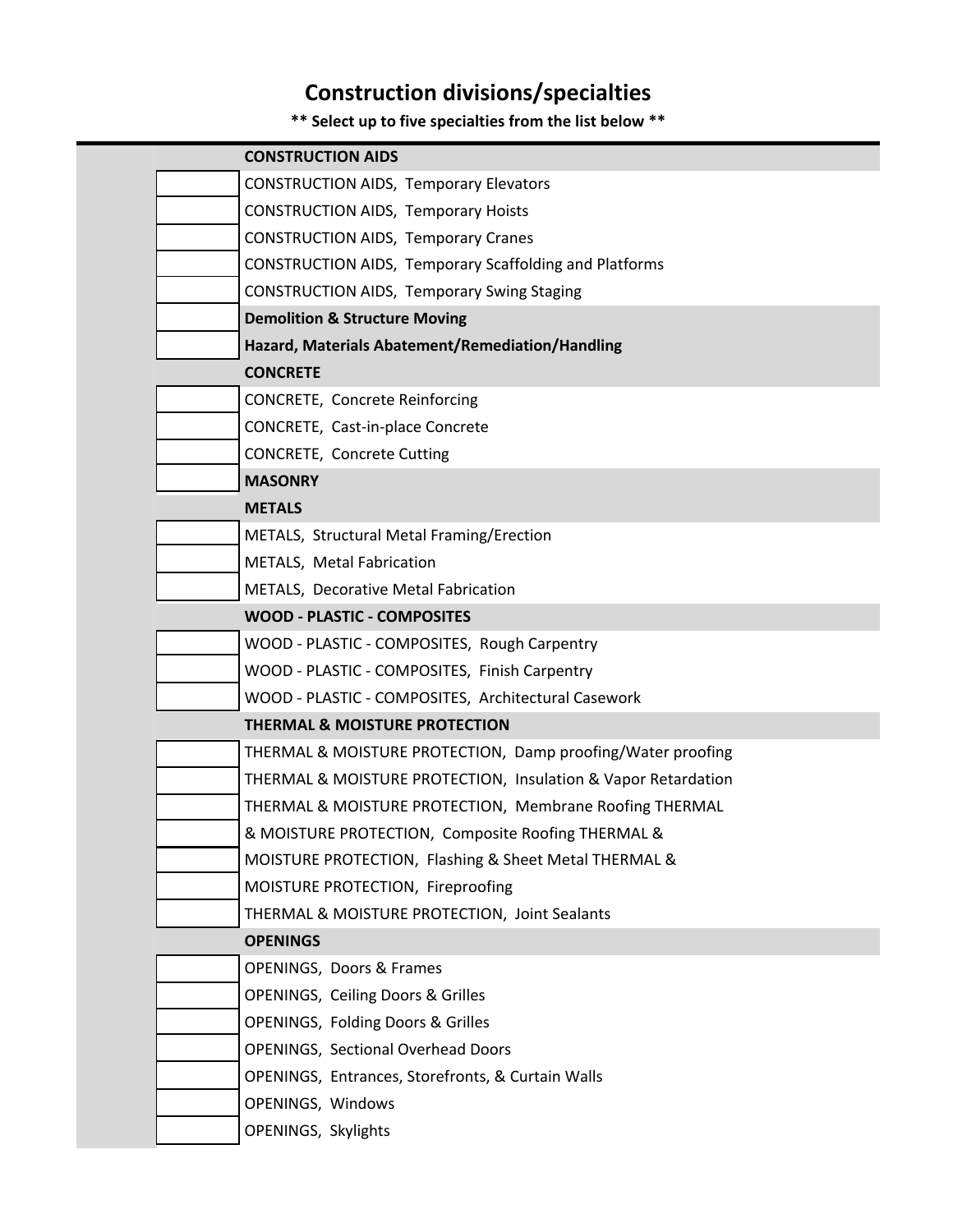| OPENINGS, Door Hardware & Access Control          |
|---------------------------------------------------|
| OPENINGS, Glass & Glazing                         |
| <b>FINISHES</b>                                   |
| FINISHES, Gyp Board/Plaster Assemblies & Framing  |
| FINISHES, Tile - Floor/Walls                      |
| FINISHES, Acoustical Ceilings                     |
| FINISHES, Floor Coverings                         |
| FINISHES, Interior Athletic/Recreational Surfaces |
| FINISHES, Wall Coverings                          |
| FINISHES, Painting & Coatings                     |
| <b>SPECIALTIES</b>                                |
| SPECIALTIES, Visual Display Boards                |
| SPECIALTIES, Electronic Message Signage           |
| SPECIALTIES, Signage                              |
| SPECIALTIES, Toilet Partitions                    |
| SPECIALTIES, Operable Partitions                  |
| SPECIALTIES, Toilet Accessories                   |
| SPECIALTIES, Fire Protection Specialties          |
| SPECIALTIES, Lockers                              |
| SPECIALTIES, Flagpoles                            |
| SPECIALTIES, ADA Accessability                    |
| <b>EQUIPMENT</b>                                  |
| <b>EQUIPMENT, Loading Dock Equipment</b>          |
| <b>EQUIPMENT, Food Service Equipment</b>          |
| EQUIPMENT, Video Systems Equipment                |
| <b>EQUIPMENT, Sound Systems Equipment</b>         |
| <b>EQUIPMENT, Theater and Stage Equipment</b>     |
| <b>EQUIPMENT, Play Structures</b>                 |
| <b>EQUIPMENT, Networking Wireless Equipment</b>   |
| <b>FURNISHINGS</b>                                |
| FURNISHINGS, Window Treatments                    |
| FURNISHINGS, Casework Visual Equipment            |
| FURNISHINGS, Seating/Bleachers                    |
| <b>CONVEYING EQUIPMENT</b>                        |
| <b>SPECIAL CONSTRUCTION</b>                       |
| <b>BUILDING SERVICES, Cleaning and Janitorial</b> |
| FIRE SUPPRESSION SYSTEMS,                         |
| PLUMBING SYSTEMS,                                 |
| <b>WATER TREATMENT SYSTEMS</b>                    |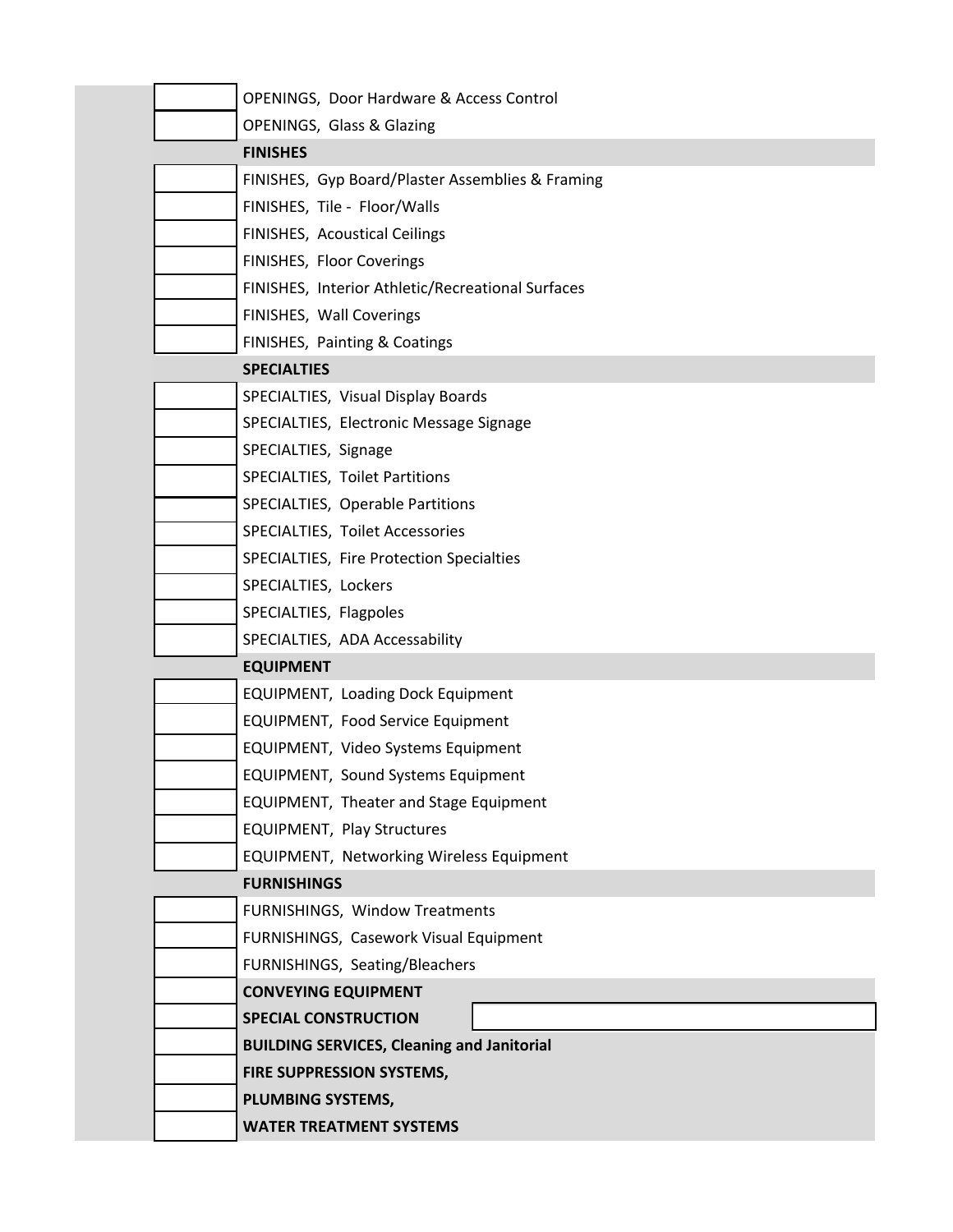| <b>HVAC SYSTEMS</b>                                   |
|-------------------------------------------------------|
| <b>BOILERS</b>                                        |
| <b>INTEGRATED AUTOMATION/CONTROLS</b>                 |
| <b>ELECTRICAL</b>                                     |
| <b>COMMUNICATIONS - VOICE - DATA</b>                  |
| <b>ELECTRONIC SAFETY &amp; SECURITY</b>               |
| ELECTRONIC SAFETY & SECURITY, Access Control          |
| ELECTRONIC SAFETY & SECURITY, Electronic Surveillance |
| ELECTRONIC SAFETY & SECURITY, Fire Detection/Alarm    |
| <b>EARTHWORK</b>                                      |
| <b>EXTERIOR IMPROVEMENTS</b>                          |
| EXTERIOR IMPROVEMENTS, Asphalt Paving                 |
| EXTERIOR IMPROVEMENTS, Concrete Paving                |
| EXTERIOR IMPROVEMENTS, Unit Pavers                    |
| EXTERIOR IMPROVEMENTS, Pavement Markings/Specialties  |
| EXTERIOR IMPROVEMENTS, Athletic/Recreational Surfaces |
| <b>EXTERIOR IMPROVEMENTS, Fences &amp; Gates</b>      |
| <b>EXTERIOR IMPROVEMENTS, Retaining Walls</b>         |
| EXTERIOR IMPROVEMENTS, Landscaping & Irrigation       |
| <b>EXTERIOR IMPROVEMENTS, Trees and Shrubbery</b>     |
| <b>SITE UTILITIES</b>                                 |
| SITE UTILITIES, Storm Drain Utilities                 |
| SITE UTILITIES, Drain Cleaning                        |
| SITE UTILITIES, Well/Water Utilities                  |
| SITE UTLITIES, Septic Systems                         |

### **Experience and References**

Please include description of work performed, date, approximate dollar value and name of contact person. **References will be checked at time of award.**

| Date | District/Agency | <b>Work Performed</b> | Contract<br>Value | <b>Contact Name</b> |
|------|-----------------|-----------------------|-------------------|---------------------|
|      |                 |                       |                   |                     |
|      |                 |                       |                   |                     |
|      |                 |                       |                   |                     |
|      |                 |                       |                   |                     |
|      |                 |                       |                   |                     |
|      |                 |                       |                   |                     |